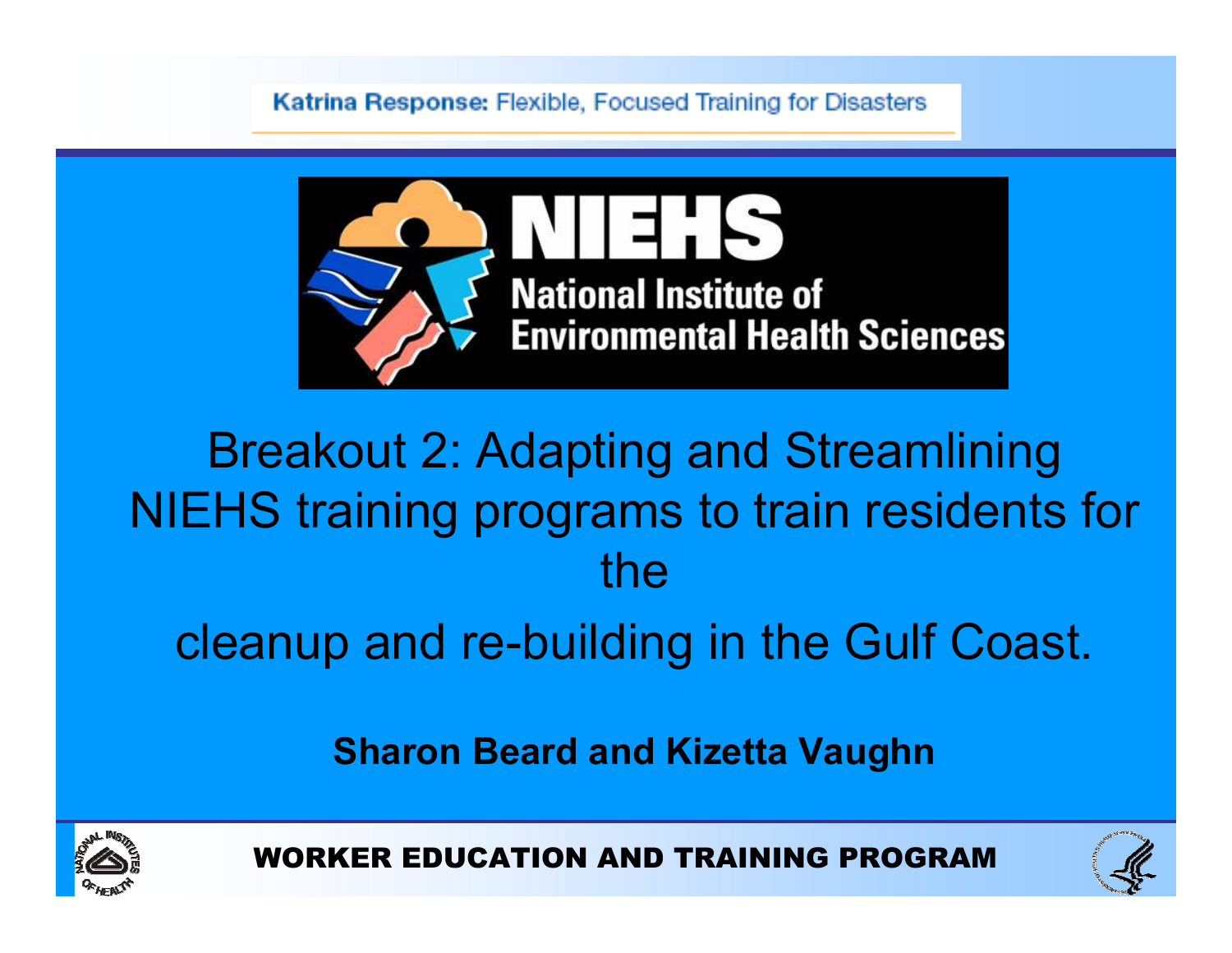### Target Populations

- Anyone in the area that needs training/retraining
- Focus efforts on our traditional base minority workers (underserved workforce)
- May want to target our awardee base (existing contacts such as CBO's, apprenticeship programs, community colleges and universities) before expanding to general populace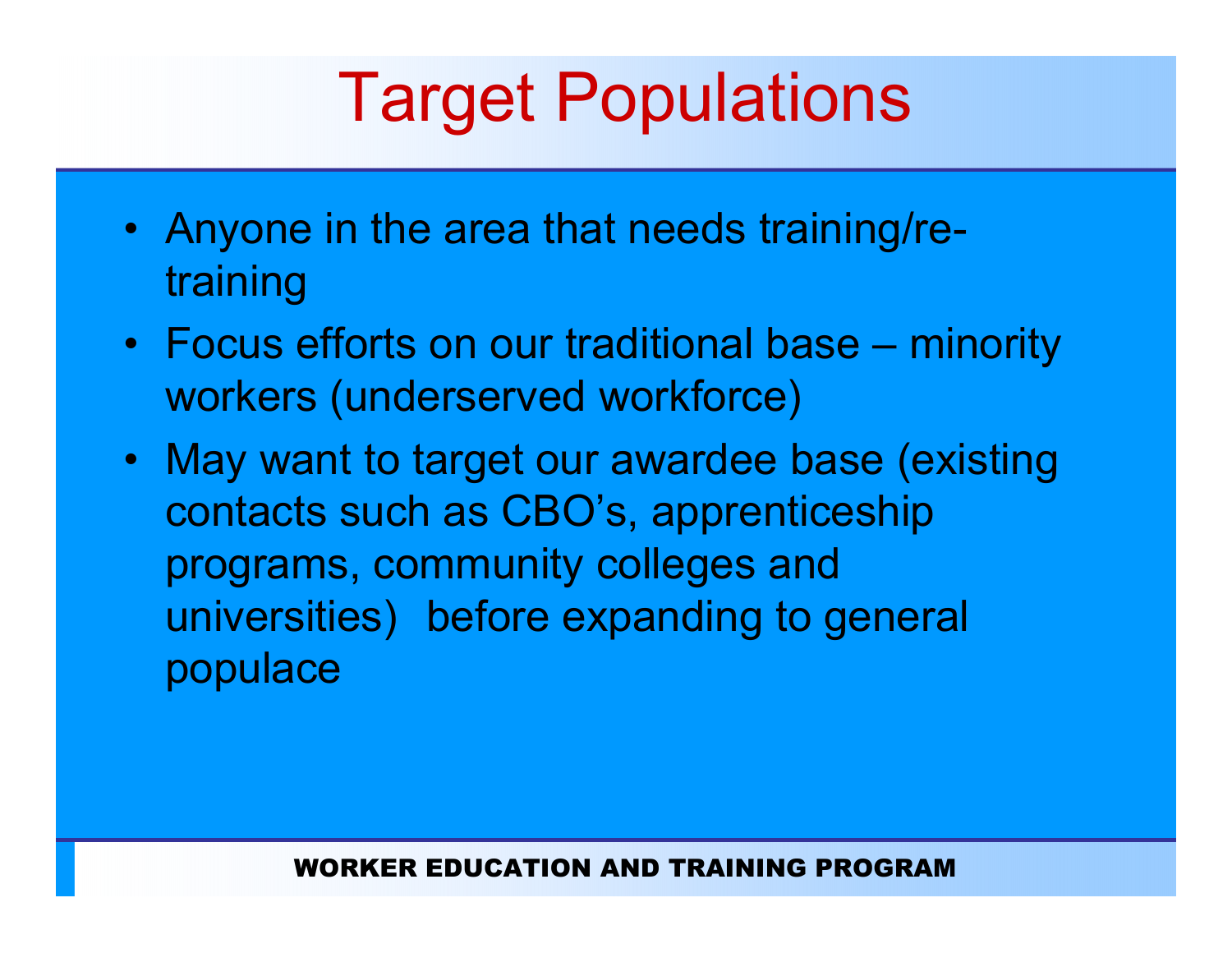# Training Needs

- Public Health
- Hazard commucation/awarenesscourse
- <sup>4</sup> Hour Katrina Orientation
- Supervisor
- •Mold
- $\bullet$ Asbestos
- Debris Issues<br>• UAZMAT Tre
- HAZMAT Transportation
- •CDL
- Construction Skills
- $\bullet$  Heavy Equipment **Operator**
- HAZWOPER (modified)
- First Aid/ CPR
- •OSHA 10/OSHA <sup>30</sup>
- $\bullet$  Air/Soil/Water Sampling **Technician**
- OSHA Disaster Site<br>• Werker (7600), Cor Worker (7600) Course

### WORKER EDUCATION AND TRAINING PROGRAM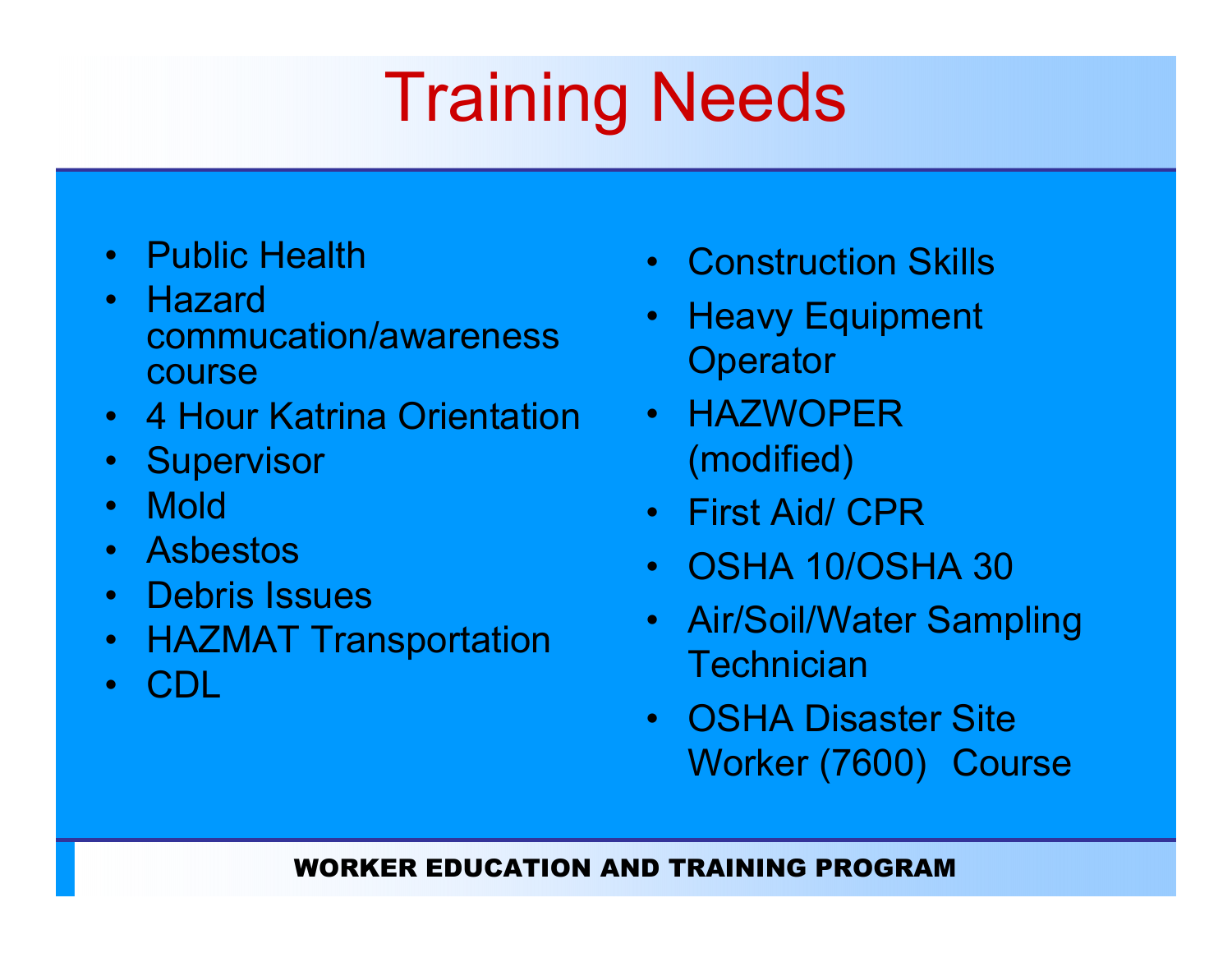## Streamlining the Course

- Keep Consistent & High Quality Training
- Tiered Approach •<br>Training factboo
	- Training for those w/ some training vs. those w/ none
	- Categorize workers into workgroups to determine training needs
	- Using supportive services from other<br>sources (WIA\_etc) sources (WIA, etc)
- Necessary<br>component components What is critical?
	- HAZWOPER (modified)
	- Construction Skills
	- Katrina Orientation<br>and/or HAZCOM and/or HAZCOM
- Site Analysis
- Employer Buy-In:<br>Marketing our tro Marketing our training & Survey Needs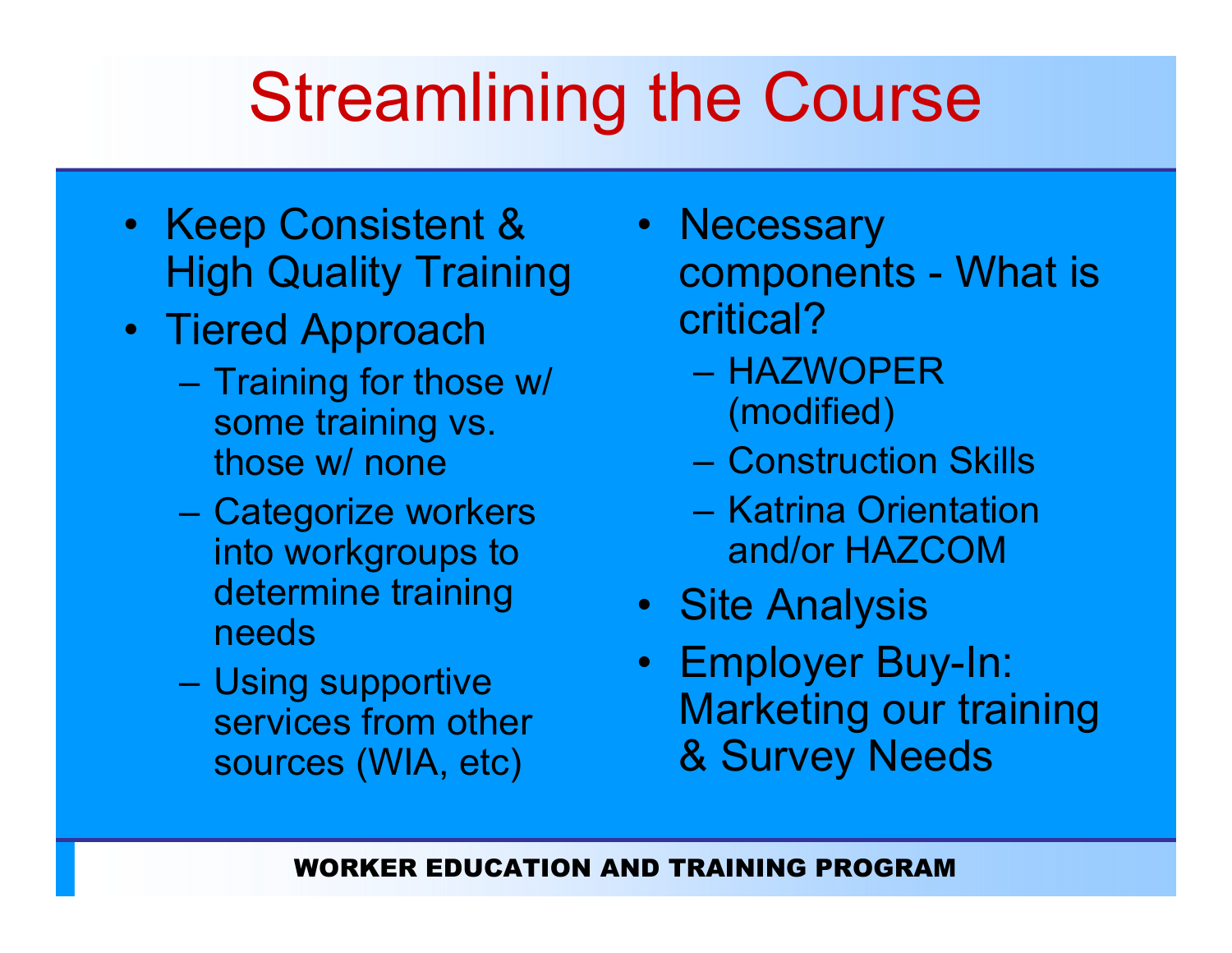# **Training Delivery**

- $\bullet$ Scheduling – Evenings/ Weekends?
- Location
- Resources
- Train the Trainer
- $\bullet$ **Supervisors**
- $\bullet$ Illiteracy issues in the Gulf Coast

#### WORKER EDUCATION AND TRAINING PROGRAM